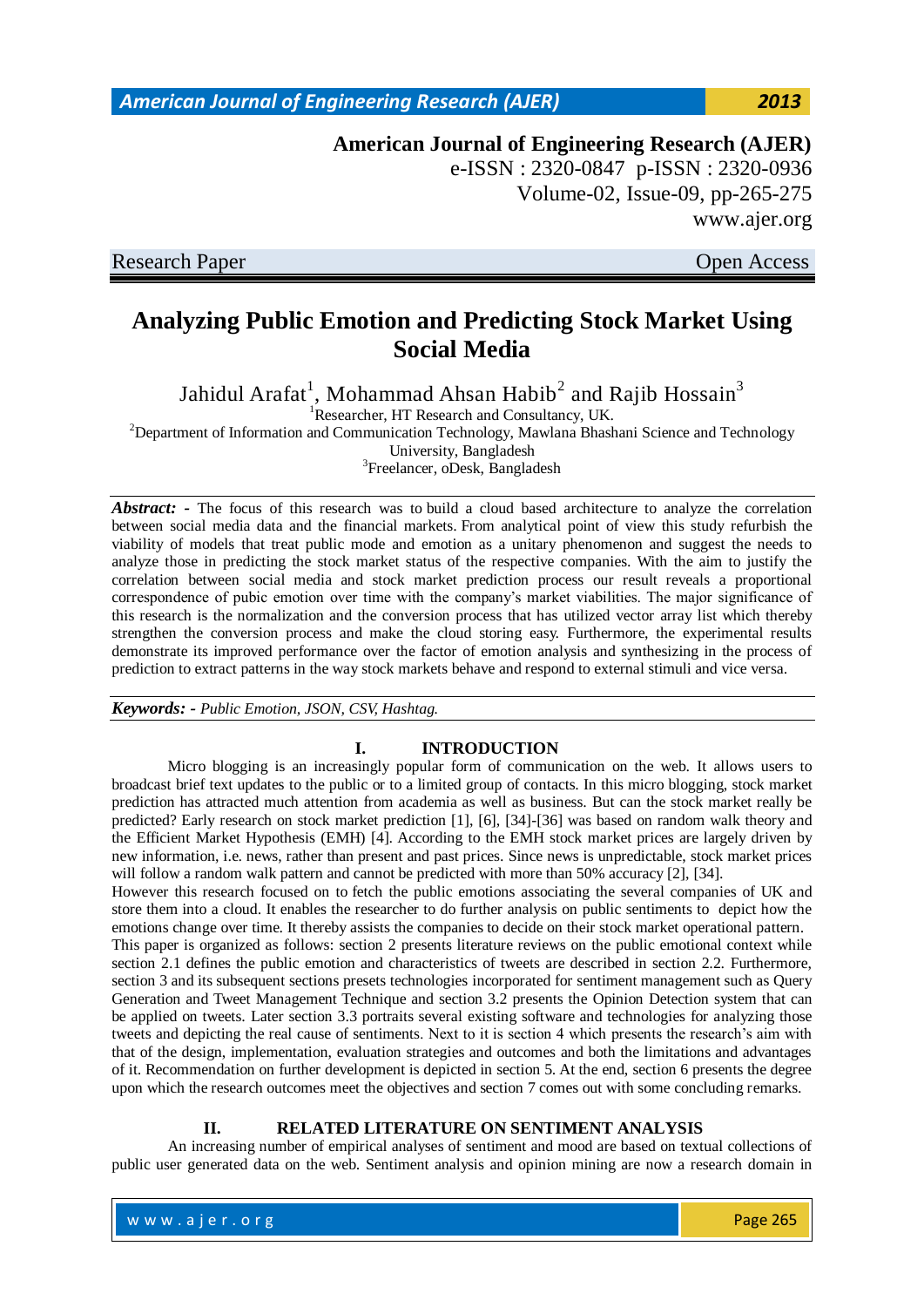their own which sometimes referred to as \subjectivity analysis" | whose methods and applications were extensively surveyed in much details in [10].

Different methodological approaches have been used to extract sentiment from text. Some methods are grounded in natural language processing (NLP) and rely on word constructs (n-grams) found in text to extract sentiment towards a subject (favorable or unfavorable). NLP methods have been used to extract sentiment and opinion from texts such as camera [12] and pharmaceutical reviews [11]. Other techniques of sentiment analysis, rooted in machine learning, use support vector machines (SVM) to classify text in positive or negative mood classes based on pre-classified training sets. SVM has been used to classify noisy customer feedback data [9] and movie reviews using a 5-point scale [8]. A number of hybrid methods that blend NLP and machine learning techniques have also appeared in the literature [15].

Besides the textual content discussed thus far (movie reviews, camera reviews, customer feedback), sentiment analyses have touched on many different kinds of personal online content. Personal websites such as blogs and online journals are often awash with emotive information and have been extensively used to deduct everyday happiness [10], explore trends and seasonality [14], forecast mood [17] and predict sales of books [18] and movies [20]. Some similar analytical tools operate entirely on the web: We Feel Fine5 constantly harvests blog posts for occurrences of the phrases "I feel" and "I am feeling" and provides statistics and visualizations of past and current geo-tagged mood states. A similar online site, Mood views, constantly tracks a stream of Live journal weblogs that are user-annotated with a set of pre-defined moods.

The results generated via the analysis of such collective mood aggregators are compelling and indicate that accurate public mood indicators can be extracted from online materials. Using publicly available online data to perform sentiment analyses reduces enormously the costs, efforts and time needed to administer large-scale public surveys and questionnaires. These data and results present great opportunities for psychologists and social scientists. Yet, while blogs have largely been analyzed for mood patterns, not much research has yet addressed social networking sites and micro blogging platforms. Recently, emotion has been extracted from public communication on Myspace [22], [28] and status updates on Facebook, but this study could not find any large scale sentiment analysis of Twitter, other than a study focused on micro bloggers' response to the death of Michael Jackson [13], [15]. This may be due to the fact that micro blogging and social networking sites are fairly recent forms of online communication (at least when compared to blogs).

Scale may be an issue as well. Sentiment analysis techniques rooted in machine learning yield accurate classification results when sufficiently large data is available for testing and training. Minute texts such as micro blogs may however pose particular challenges for this approach. In fact, the Twitter analysis of Jackson's death mentioned above was performed using a term-based matching technique based on the Affective Norms for English Words (ANEW). ANEW provides pre-existing, norm emotional ratings for nearly 3,000 terms along three dimensions (pleasure, arousal, dominance) [21] and has been recently employed to measure mood of song lyrics, blog posts and U.S. Presidents speeches [26]. Since it doesn't require training and testing, this syntactical approach may enable sentiment analysis for very small text data where machine learning techniques may not be appropriate. Choi and Varian [27] shows that using emoticons as labels for positive and sentiment is effective for reducing dependencies in machine learning techniques.

#### **1.1 Defining Public Emotion**

To meet the objective of the study, sentiments or emotions are defined to be of personal positive or negative feeling. Table 1 shows some examples of these.

For example, the following tweet is considered neutral because it could have appeared as a news research headline, even though it projects an overall negative feeling about General Motors: "*RT @Finance Info Bankruptcy filing could put GMon road to profits (AP) http://cli.gs/9ua6Sb #Finance"* [12]*.* 

In this research, neutral tweets are not considered for further analysis. Only positive or negative tweets has been utilized for deriving sentiment. Many tweets do not have sentiment, so those referred as tweet of question mark.

| <b>Emotion</b> | Ouerv          | <b>Tweet</b>                             |
|----------------|----------------|------------------------------------------|
| Positive       | <i>s</i> query | dcostalis: Jquery is my new best friend. |
| Neutral        | San Francisco  | schuyler: just landed at San Francisco   |
| Negative       | exam           | jvicious: History exam studying ugh.     |

**Table 1. Tweet Example**

#### **1.2 Characteristics of Tweets**

Twitter messages have many unique attributes, which differentiates this research from previous research [14], [29], [30] :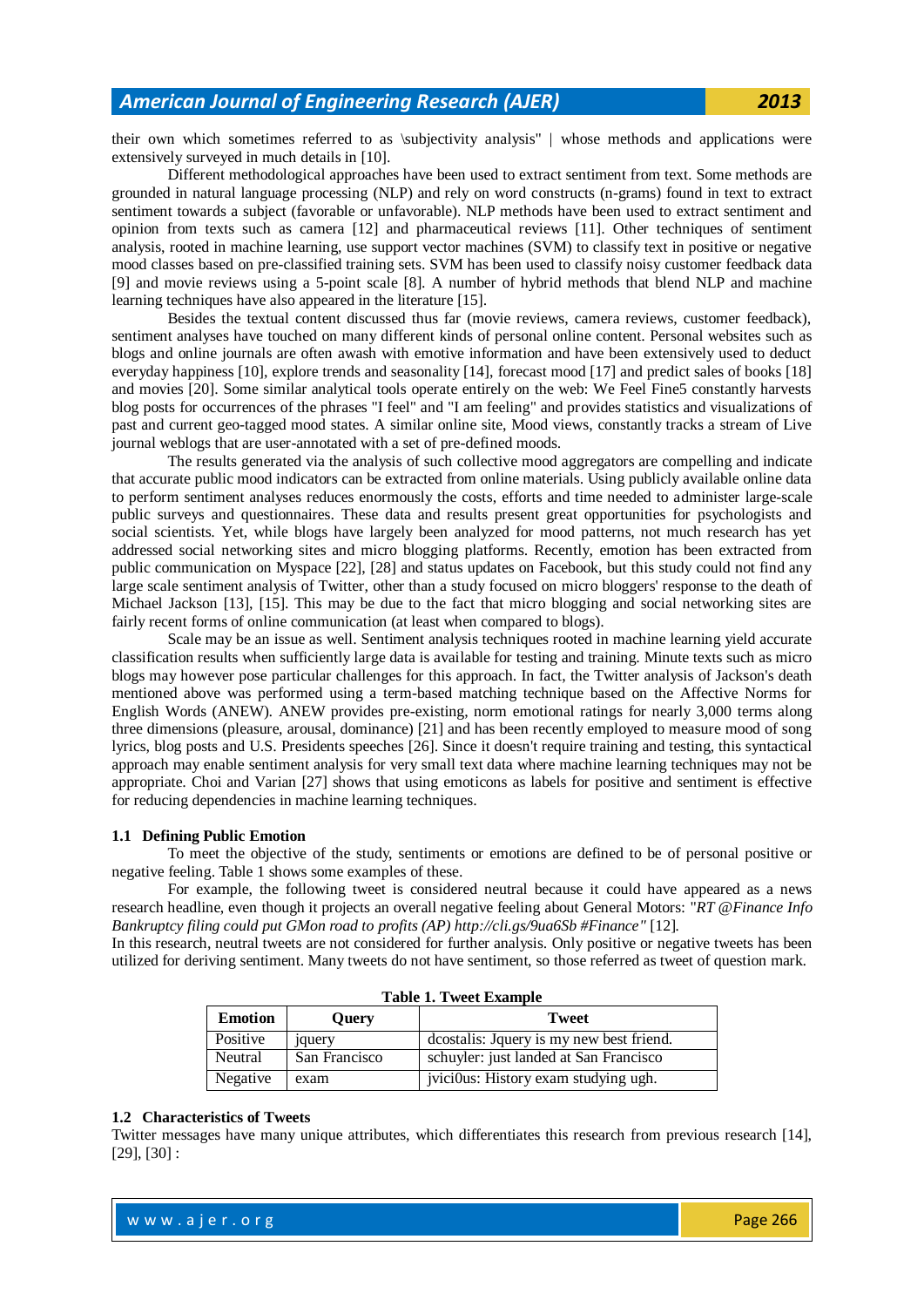- 1. Length: The maximum length of a Twitter message is 140 characters.
- 2. Data availability: Another difference is the magnitude of data available. With the Twitter API, it is very easy to collect millions of tweets.
- 3. Language model: Twitter users post messages from many different media, including their cell phones. The frequency of misspellings and slang in tweets is much higher than in other domains.
- 4. Domain: Twitter users post short messages about a variety of topics unlike other sites which are tailored to a specific topic. This differs from a large percentage of past research, which focused on specific domains such as movie reviews.

#### **III. TECHNOLOGIES INCORPORATING THE MANAGEMNT OF SENTIMENT ANALYSIS**

#### **1.3 Query Generation and Management Technique in Twitter**

#### *1.3.1 Twitter Search API*

The Twitter Search API is a dedicated API for running searches against the real-time index of recent Tweets. There are a number of important things to know before using the Search API which is explained below [24].

However, one major limitation of this Twitter API is that it is not complete index of all Tweets, but instead an index of recent Tweets. At the moment that index includes between 6-9 days of Tweets. Moreover, one cannot use the Search API to find Tweets older than about a week. Furthermore, Queries can be limited due to complexity. If this happens the Search API will respond with the error: {"error":"Sorry, your query is too complex. Please reduce complexity and try again."}. In addition to this, search does not support authentication meaning all queries are made anonymously and search is focused in relevance and not completeness. This means that some Tweets and users may be missing from search results [12-15]. That's why, Choi and Varien [27] recommends the Streaming API if research require more completeness in data. But the near operator cannot be used by this Search API. Instead the geocode parameter could be used [5], [7], [23].

The best practices of this API ensure all parameters are properly URL encoded [9]. Include a since\_id when asking for Tweets. since\_id should be set to the value of the last Tweet has received or the max\_id from the Search API response. If the since id is provided older than the index allows, it will be updated to the oldest since id available. Furthermore, Java et al. [7] suggests to include a meaningful and unique User Agent string when using this method. It will help to identify the traffic when one use shared hosting and can be used by this study to triage any issues that report. However, it limits the searches to 10 keywords and operators [37].

Constructing a Query: it involves the following three basic steps: (a) Run the search on twitter.com/search. (b) Copy the URL. For example: https://twitter.com/#!/search/%40twitterapi and (c) Replace https://twitter.com/#!/search/ with http://search.twitter.com/search.json?q=. For example: http://search.twitter.com/search.json?q=%40twitterapi [32].

#### *1.3.2 Hashtag*

A hashtag is simply a relevant word or series of characters preceded by the # symbol [11]. Hashtags help to categorize messages and can make it easier for other Twitter users to search for tweets [15].

When one search for or click on a hashtag he/she will see all other tweets that use the same hashtag (see Twitter Advanced search option) [21]. Only others who are interested in the same topic thread will likely be using the same hashtag. For example, if one search for "Apple company" then "#Apple" will assit in most for having that company oriented information instead of using "Apple" [12].

#### **1.4 Scripting language for advance searching**

JSON (JavaScript Object Notation) is a lightweight data-interchange format [22]. It is easy for humans to read and write. It is easy for machines to parse and generate. It is based on a subset of the JavaScript Programming Language, Standard ECMA-262 3rd Edition - December 1999. JSON is a text format that is completely language independent but uses conventions that are familiar to programmers of the C-family of languages, including C, C++, C#, Java, JavaScript, Perl, Python, and many others. These properties make JSON an ideal data-interchange language [33].

JSON is built on two structures: (a) A collection of name/value pairs. In various languages, this is realized as an object, record, struct, dictionary, hash table, keyed list, or associative array [11, 24]. (b) An ordered list of values. In most languages, this is realized as an array, vector, list, or sequence [25]-[27].

However, the structures that the JSON offer are universal in nature. Virtually all modern programming languages support them in one form or another. It makes sense that a data format that is interchangeable with programming languages also be based on these structures [4], [16], [22].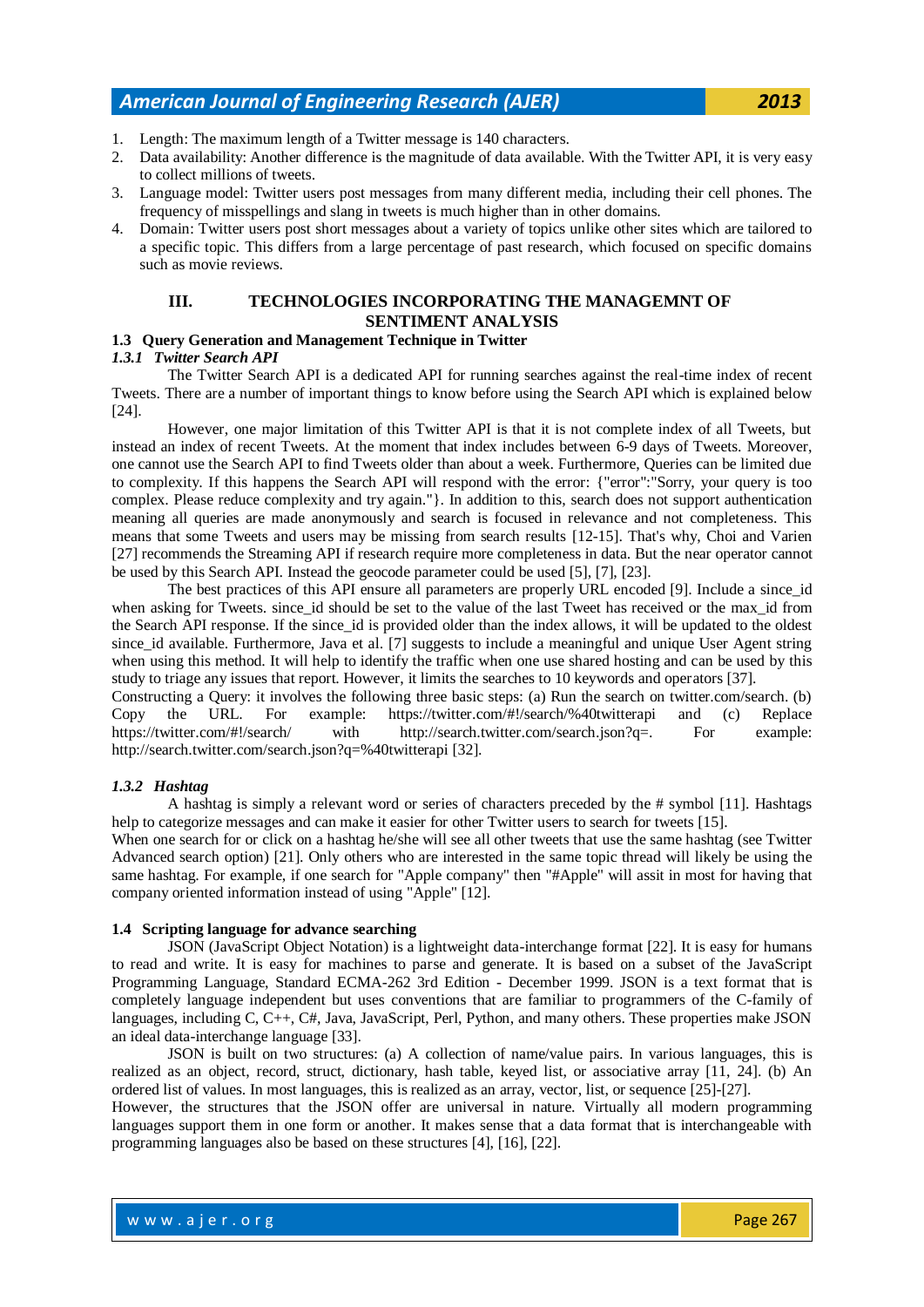#### **1.5 Opinion detection in Twitter**

#### *1.5.1 Emotion Corpus Based Method*

Emotion Corpus Based Method is based on vector space model for calculating document similarity. For the emotion detection in tweets, an emotion corpus that is based on 8 basic classes can be used, E= {Anger, Sadness, Love, Fear, Disgust, Shame, Joy, Surprise}[3]. Each class represents a dimension in the Boolean emotion vector of a tweet. Look for emotion words in a tweet, and if found, set the corresponding class dimension in the emotion vector to 1, otherwise it remains 0 [12], [25].

*Tweet: I was on Main Street in Norfolk when I heard about tiger woods updates and it made me feel angry, on 2009-12-11. Emotion vector: (1, 0, 0, 0, 0, 0, 0, 0).*

For all the tweets in a chosen time interval, a centroid of all corresponding emotion vector dimensions can be calculated. This centroid is considered as a document for each interval [8]. For a given time interval T that contains N tweets, let  $V = \{v_1, v_2, \ldots, v_N\}$  be a set of vectors (with  $l = 8$  dimensions each) generated from these tweets. Define centroid  $\overline{\mathbf{v}}$  for period T as [16]:

$$
\bar{v} = \left(\frac{\sum_{k=1}^{k=N} v_k^1}{N}, \frac{\sum_{k=N}^{k=N} v_k^2}{N}, \dots, \frac{\sum_{k=N}^{k=N} v_k^1}{N}\right) \tag{1}
$$

After finding centroid vector for each interval, define the opinion similarity between two intervals T1 and T2 by calculating cosine similarity between their centroid vectors as suggested by [24]:<br>  $Sim(T_1, T_2) = \frac{\overline{v_1} \cdot \overline{v_2}}{|\overline{v_1}||\overline{v_2}|}$  (2)

(2)

#### *1.5.2 Set Space Model*

Set Space Model prescribes representing each interval by a single document which is the union of the tweets posted in that particular time interval [11]. After removing the stop words and stemming the terms using Porter stemmer 3, collect all terms in a hash set for each interval as suggested by [24]. Define the similarity between two intervals T1 and T2 by calculating Jaccard Similarity [2]:<br>  $Sim(T_1, T_2) = \frac{|(Set)T_1 \cap (Set)T_2|}{|(Set)T_1 \cup (Set)T_2|}$  (3)

(3)

To find the changes, neither corpus based method nor the set space model alone is suitable [19]. For the corpus based method, a change in the centroid can be misleading when the interval has very few emotion words compared to its neighbors [17]. For the set space model, a change in similarity does not by itself imply an opinion change, because not all of the words are emotion words. In this method, first analyze vector space similarity as suggested by [33]. If detect a possible change, validate it by analyzing the Jaccard Similarity [31]. Tn is a time break, if the followings are satisfied in both corpus based method and set space model:

 $Sim(T_{n-1}, T_n) < Sim(T_{n-2}, T_{n-1})$  (4)  $Sim(T_{n-1}, T_n) < Sim(T_n, T_{n+1})$  (5)

#### **1.6 Twitter Public emotion and opinion analysis: Software and Techniques** *1.6.1 Opinion Finder (OF)*

Opinion Finder (OF) is a publicly available software package for sentiment analysis that can be applied to determine sentence-level subjectivity [38], i.e. to identify the emotional polarity (positive or negative) of sentences. It has been successfully used to analyze the emotional content of large collections of tweets [19] using the OF lexicon to determine the ratio of positive versus negative tweets on a given day. The resulting time series were shown to correlate with the Consumer Confidence Index from Gallup4 and the Reuters/University of Michigan Surveys of Consumers5 over a given period of time. Weadopt OF's subjective lexicon that has been established upon previous work [\[3\],](http://dl.acm.org/citation.cfm?id=2021114&CFID=89582881&CFTOKEN=31700138) [6], [20].

Like many sentiment analysis tools OF adheres to a uni-dimensional model of mood, making binary distinctions between positive and negative sentiment [25]. This may however ignore the rich, multi-dimensional structure of human mood. To capture additional dimensions of public mood a second mood analysis tools, labeled GPOMS, that can measure human mood states in terms of 6 different mood dimensions, namely Calm, Alert, Sure, Vital, Kind and Happy can further be used [12], [17], [29].

#### *1.6.2 Google-Profile of Mood States (GPOMS)*

GPOMS' mood dimensions and lexicon are derived from an existing and well-vetted psychometric instrument, namely the Profile of Mood States (POMS-bi) [4], [22]. To make it applicable to Twitter mood analysis it can expanded the original 72 terms of the POMS questionnaire to a lexicon of 964 associated terms by analyzing word co-occurrences in a collection of 2.5 billion 4- and 5-grams6 computed by Google in 2006 from approximately 1 trillion word tokens observed in publicly accessible Web pages [6]. The enlarged lexicon of 964 terms thus allows GPOMS to capture a much wider variety of naturally occurring mood terms in Tweets and map them to their respective POMS mood dimensions. Then match the terms used in each tweet against this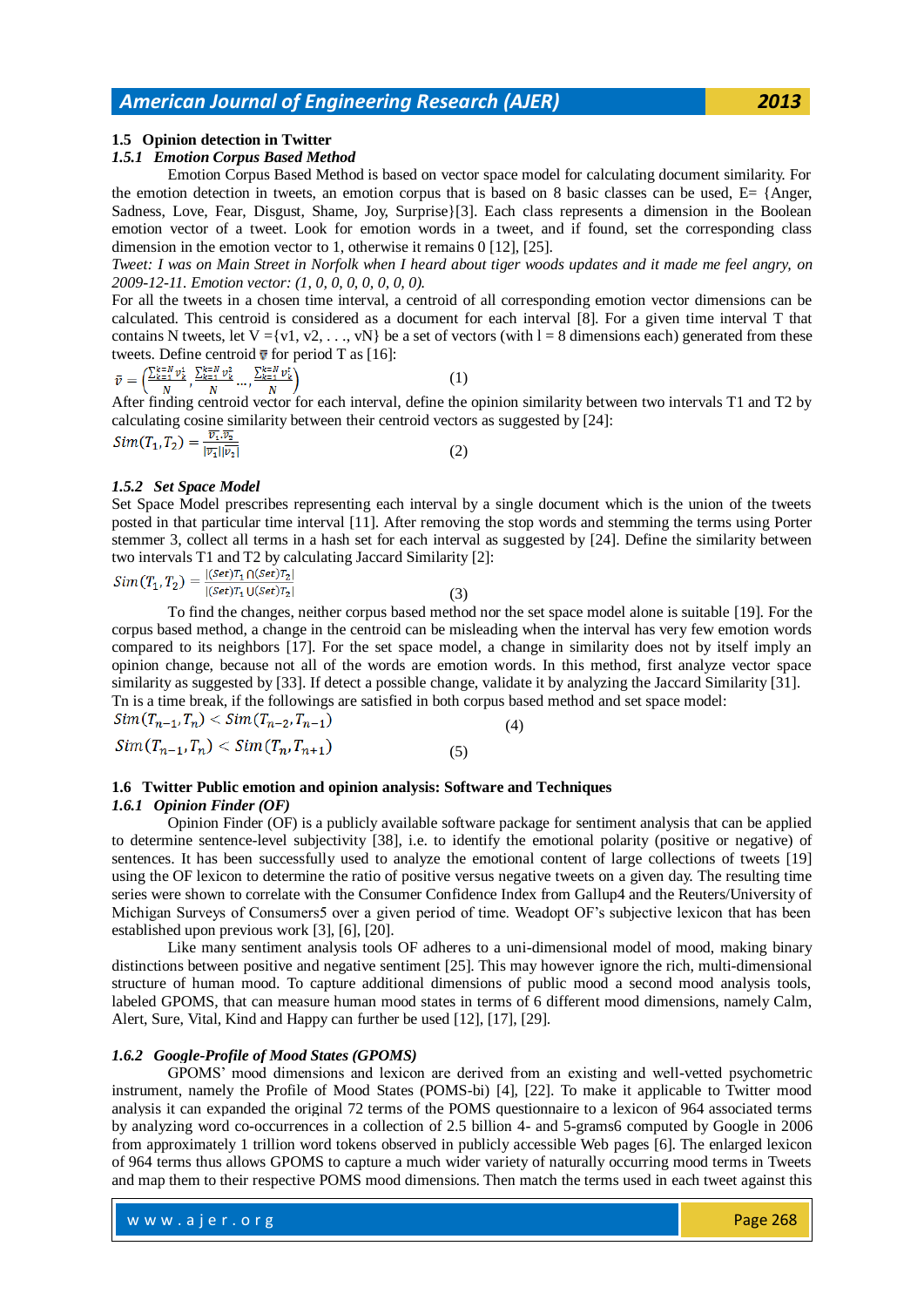lexicon. Each tweet term that matches an n-gram term is mapped back to its original POMS terms (in accordance with its co-occurrence weight) and via the POMS scoring table to its respective POMS dimension. The score of each POMS mood dimension is thus determined as the weighted sum of the co-occurrence weights of each tweet term that matched the GPOMS lexicon [32]-[34].

To enable the comparison of OF and GPOMS time series it can be normalized to z-scores on the basis of a local mean and standard deviation within a sliding window of k days before and after the particular date. For example, the z-score of time series Xt, denoted ZXt ,is defined as [38]:

$$
\mathbb{Z}_{X_t} = \frac{X_t - \bar{x}(X_{t+k})}{\sigma(X_{t+k})}
$$

(6)

Where, (Xt±k) and (Dt±k) represent the mean and standard deviation of the time series within the period [t−k, t + k]. This normalization causes all time series to fluctuate around a zero mean and be expressed on a scale of 1 standard deviation

The mentioned z-score normalization is intended to provide a common scale for comparisons of the OF and GPOMS time series [39]. However, to avoid so-called "in-sample" bias, Bayir [4] suggests not to apply z-score normalization to the mood and DJIA time series that are used to test the prediction accuracy of the Self-Organizing Fuzzy Neural Network.

#### *1.6.3 Self-Organizing Fuzzy Neural Network*

SOFNN has been developed specifically for regressions, function approximation and time series analysis problems [29]. Compared with some notable fuzzy neural network models, such as the adaptivenetwork-based fuzzy inference systems (ANFIS), self-organizing dynamic fuzzy neural network (DFNN) and GDFNN, SOFNN provides a more efficient algorithm for online learning due to its simple and effective parameter and structure learning algorithm . In some researches work, SOFNN has proven its value in electrical load forecasting, exchange rate forecasting and other applications [31]-[32].

### **IV. RESEARCH DESIGN**

#### **1.7 Research Aim**

The aim of this research is to build a cloud based architecture to further analyze the correlation between social media data and the financial markets.

#### **1.8 Complete Design Artifact**

This design artifact presents the structure the way the research and the program will work. It presents a skeleton portraying the blocks and sequence of operations.

*1.8.1 The Block Diagram*



This block diagram is composed of four phases. In the first phase the queries that need to be executed to find out the public mood on the corresponding companies have to be designed and need to be associated in the program. However the structure of these queries will be the same as depicted in the above sections. Once after the queries and their associated codes has been incorporated into the program, the resulting tweeter feed consisting positive, negative or question mark or default feeds will be fetched from the tweeter database. After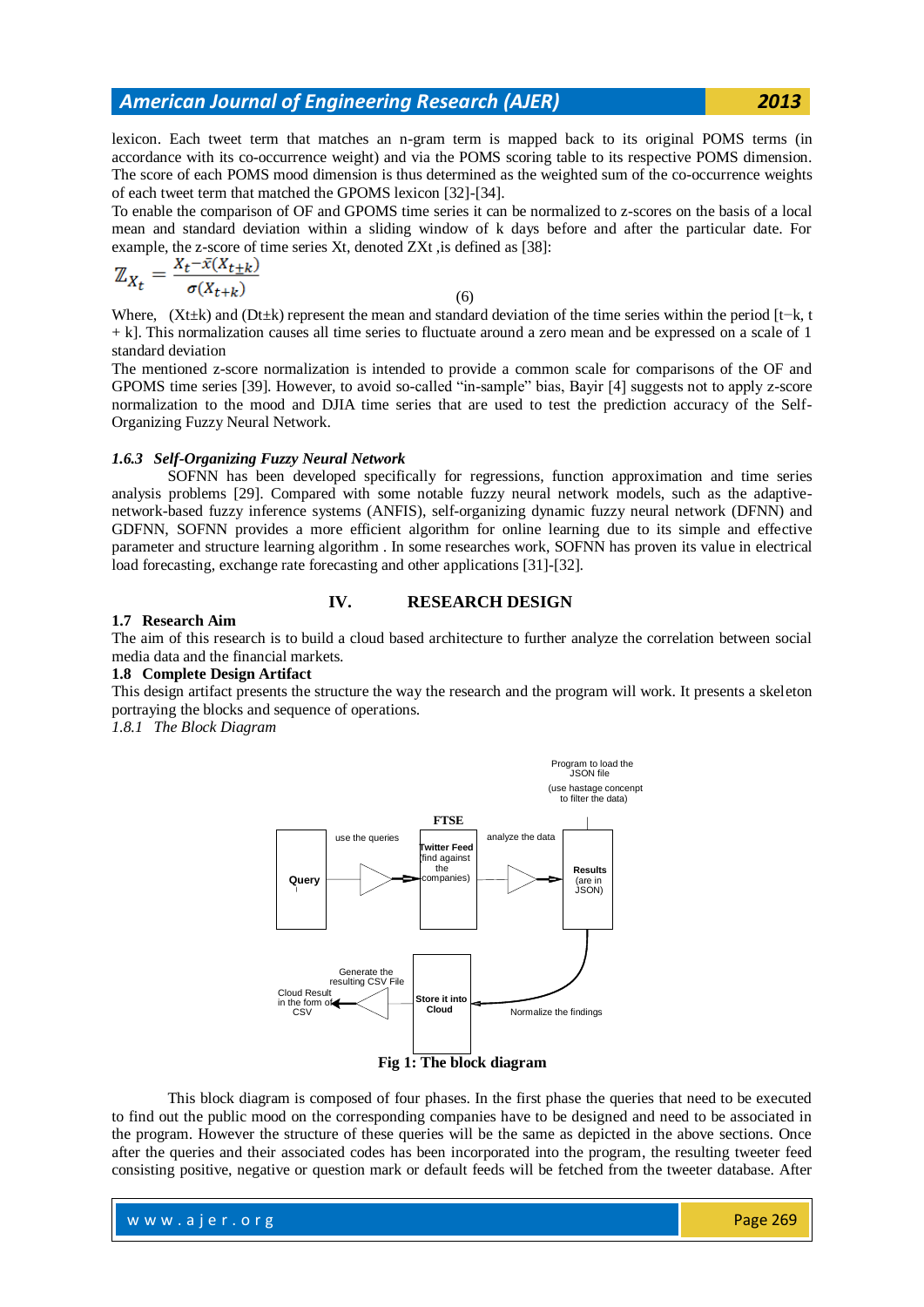gathering the required tweet feed, the data has to be analyzed and the results need to be generated in JSON. For that a program which will load that JSON file is preloaded a prior. After the loading and execution of that program the next step is to normalize all the findings and store into a cloud. For that the program will use a conversion technology to store the outcomes into a CSV file. However, before that when fetching down the tweets or feeds the available hashtag technology of twitter will be used which is further details in section 4.3.2.

#### **1.9 Technologies and methods used for implementation**

#### *1.9.1 JSON*

This research acknowledges the use of JSON data structures that generates the outputs based on the inputs received from queries and display and store the resultant outcomes into cloud.

#### *1.9.2 The tweet fetching and cloud storing process*

To normalize all the finding and store into a cloud this program has used a conversion technology to store the outcomes into a CSV file. However, before that when fetching down the tweets or feeds, the available hangtag technology of tweeter is also used. Moreover to identify the emotional polarity (positive or negative) of sentences lexical analysis was done using the keywords provided by tweeter where "love" for positive feeds, "hate" for negative feeds and "traffic" for question mark feeds, "Hate" or "Traffic" for negative question mark feeds, "love" or "traffic" for positive question mark feeds and "mixed" for all kinds of feeds and "Popular" for the recent and by default feeds were used. Finally the public modes of the corresponding companies were converted and stored in cloud in the form of the separate CSV file for further analysis or comparisons. This CSV file conversion process utilized vector array list for getting data and then put that data into JTable. The associated code of this tweet fetching and CSV file storing process details in the next subsequent sections. As stated in earlier section, the design of the searching process should have the number of tweets to be searched, the number of pages on which the tweets can be displayed at maximum and the company name for which to search.

#### **V. PROGRAM EVALUATION**

The evaluation of this research has outcome with a cluster of seven steps as show below where step 1: the main GUI will be "enabled" to do the rest of the operation. Upon choosing the search option a new dialog box has been opened in step 2, where all the necessary search options i.e. number of tweets to be searched, how many pages in where results to be shown, for which company public emotions to be searched along with the category of tweets to be fetched i.e. positive, negative or question marked is enlisted. Upon selection of all these and clicking on the OK button as tweets associating that particular company has been fetched into a textbox in step 3. Next all these resultant tweets have to be saved in a CSV file. Upon choosing the save and location the file automatically converted into the CSV format in step 4. These process has been repeated for all of the enquired companies that the study focused into. The overall evaluation process of this implementation is depicted in the following series of illustration.

#### **1.10 Survey Results**

The entire survey results have been clustered around three sessions as tabulated below to show how the public emotion on a particular company of share market changes over time.

| <b>Table 2. Session Duration</b> |  |                                                            |                              |  |
|----------------------------------|--|------------------------------------------------------------|------------------------------|--|
| <b>Session Duration</b>          |  | $1/04/2012$ to $10/04/2012$   $11/04/2012$ to $20/04/2012$ | $21/04/2012$ to $30/04/2012$ |  |

#### *1.10.1 Result on HSBC*



Fig 4: Pattern of public emotion change: result on HSBC

w w w . a jer.org entertainment and the second service of the Page 270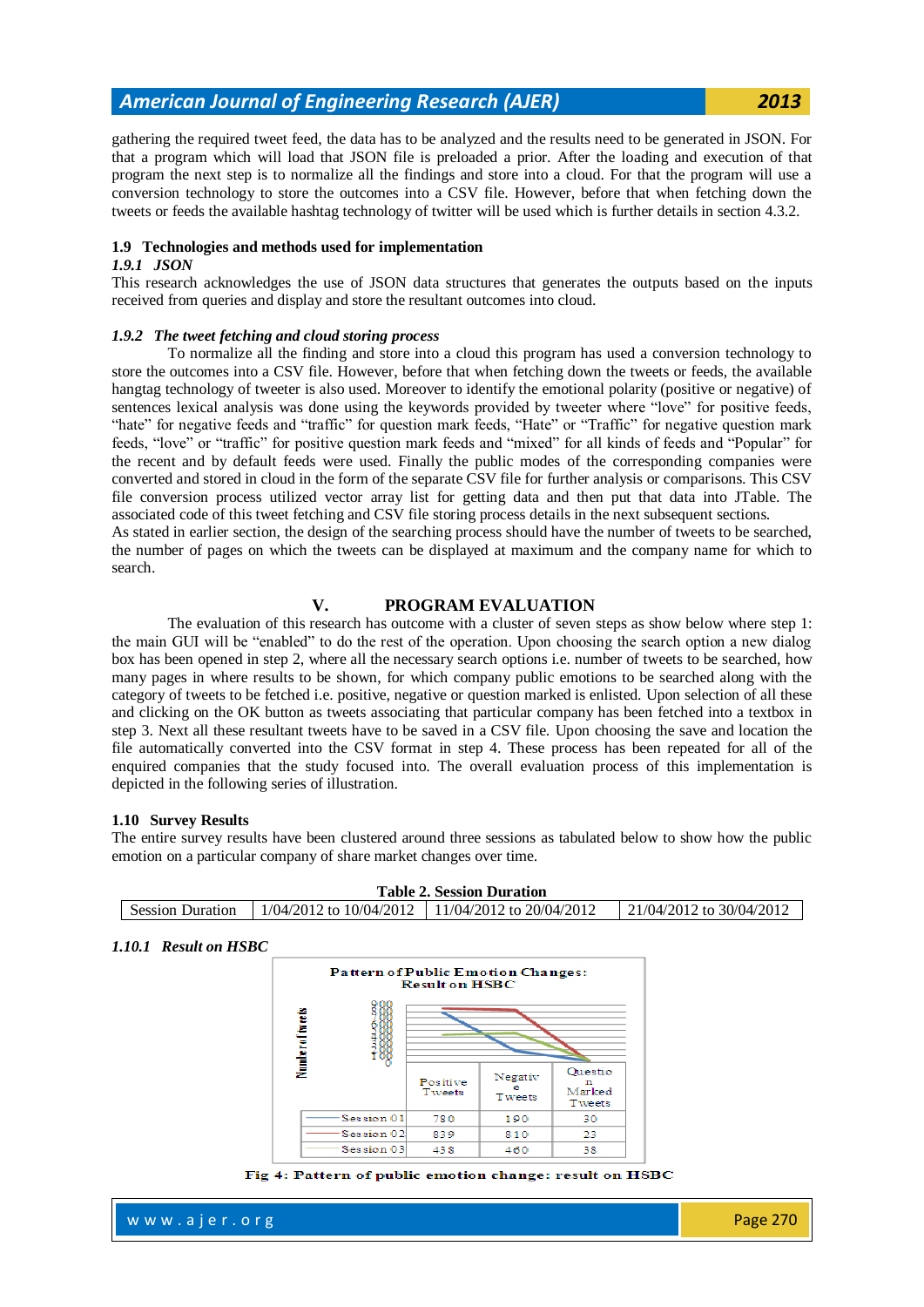### **Table 3. Pattern of public emotion change: result on HSBC-Session wise breakdown**

|                  |                                              | Session 01   Session 02   Session 03 |     |
|------------------|----------------------------------------------|--------------------------------------|-----|
| Number of Tweets | 1000                                         | 1672                                 | 936 |
| The oldest one   | HSBC offers new deals to first time buyers - |                                      |     |
|                  | HSBC has launched new mortgage products      |                                      |     |
|                  | for those with a 10 per                      |                                      |     |

#### *1.10.2 Result on GSK*



Fig 5: Pattern of public emotion change: result on GSK

| Table 4. Pattern of public emotion change: result on GSK-Session wise breakdown |  |  |  |  |
|---------------------------------------------------------------------------------|--|--|--|--|
|---------------------------------------------------------------------------------|--|--|--|--|

|                  |                                                                                                                                      | Session 01   Session 02   Session 03 |     |
|------------------|--------------------------------------------------------------------------------------------------------------------------------------|--------------------------------------|-----|
| Number of Tweets | 678                                                                                                                                  | 1348                                 | 837 |
| The oldest one   | GSK fined measly \$90,000 by Argentine court for<br>killing 14 babies in illegal vaccine trials:<br>pewsitter.com/page 1.html#nw #FB |                                      |     |

#### *1.10.3 Result on BAE System*



Fig 6: Pattern of public emotion change: result on BAE System

#### **Table 5. Pattern of public emotion change: result on BAE System-Session wise breakdown**

|                  | Session | Session $02$ Session 03          |                                                                                        |
|------------------|---------|----------------------------------|----------------------------------------------------------------------------------------|
|                  | $_{0}$  |                                  |                                                                                        |
| Number of Tweets | 1023    | 1034                             | 945                                                                                    |
| The oldest one   |         | The Week Ahead: Results due from | <b>BAESystems</b> , Cable & Wireless, Thorntons<br>: Domino's Pizza will roll out more |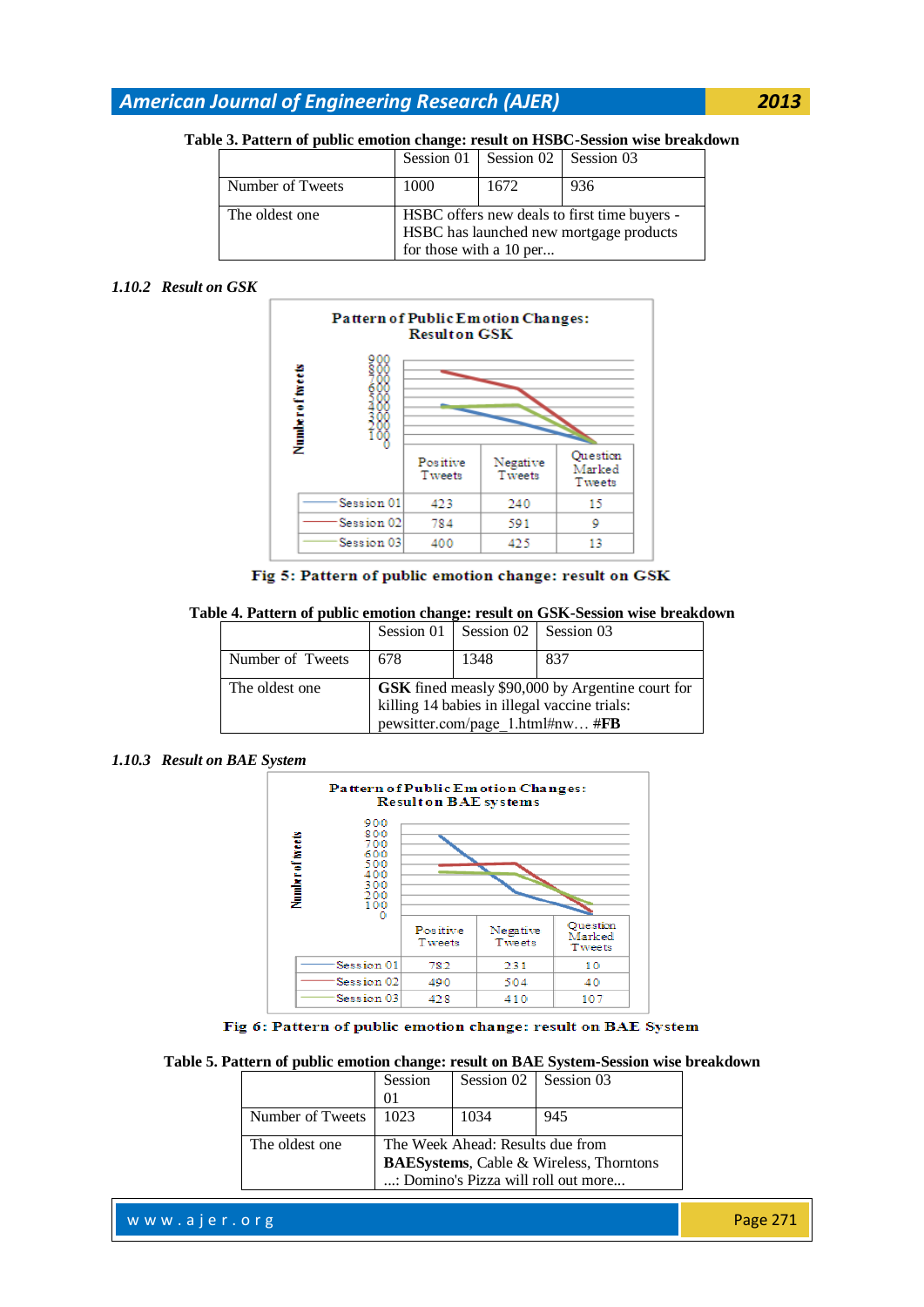#### *1.10.4 Result on BP*



Fig 7: Pattern of public emotion change: result on BP

#### **Table 6. Pattern of public emotion change: result on BP-Session wise breakdown**

|            | Session 01                                  | Session 02   Session 03 |     |
|------------|---------------------------------------------|-------------------------|-----|
| Number     | 985                                         | 1074                    | 740 |
| of Tweets  |                                             |                         |     |
| The oldest | <b>BP</b> wins exclusion of emails from oil |                         |     |
| one        | spill trial reut.rs/wuyNMP via              |                         |     |
|            | @Reuters                                    |                         |     |

#### *1.10.5 Result on BSysB*



**Fig 8: Pattern of public emotion change: result on BSysB**

| Table 7. Pattern of public emotion change: result on BSysB-Session wise breakdown |  |  |
|-----------------------------------------------------------------------------------|--|--|
|                                                                                   |  |  |

|            | Session $01$                                | Session 02   Session 03 |     |
|------------|---------------------------------------------|-------------------------|-----|
| Number of  | 849                                         | 1103                    | 921 |
| Tweets     |                                             |                         |     |
| The oldest | <b>BSysB</b> is one track for next business |                         |     |
| one        | run great news indeed!!                     |                         |     |

## *1.10.6 Summary of the Results: Impact of the results on predicting share market causes*

All these results tabulated above depict how the public emotions had changed over time on a particular company. The emotion carves and charts presents the time variant fluctuations. This found to be high on positive response in some sessions but high on negative responses in other sessions. Thereby these illustrates the people's

| www.ajer.org | <b>Page 272</b> |
|--------------|-----------------|
|              |                 |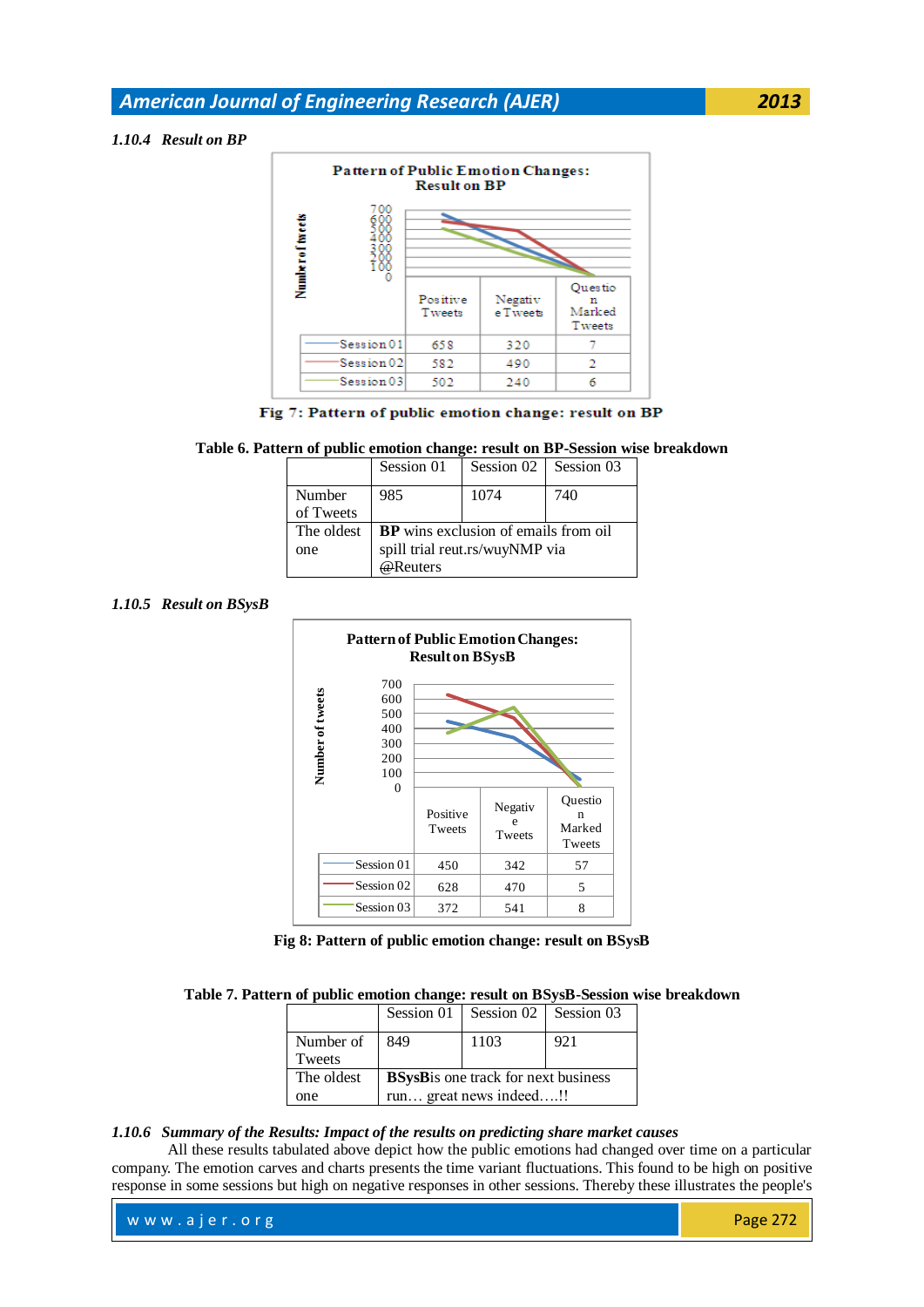changing nature and thought regarding a particular company. The oldest tweets on each company as depicted above with that of other fetched tweets. All these portraits somehow the reasons behind all the changing emotion dimensions which is further details in section 5.3.

#### **1.11 Main Findings**

Fetching the public emotion, analyzing them and enabling those to predict the share market pattern was the prime concern of this research to undertake. The findings of this study illustrates that the mathematical prediction morphology is of significant interest for the present stock market of UK. The experiments indicate that the proposed emotion fetching and analyzing solution enables companies of UK to figure out the social impact of share market vulnerabilities. These further assist the share market leaders to do justification on their market setting while associating the public concern. These would also help the regulatory body of share market to have a holdings on the market setting by configuring market leaders social responses and activities.

#### **1.12 Evaluation**

This study has investigated whether public mood measured from large-scale collection of tweets posted on twitter.com is correlated with market prediction. The results show that changes in the public mood state can indeed be tracked from the content of large-scale twitter feeds by means of rather simple text processing techniques and that such changes respond to a variety of socio-cultural drivers in a highly differentiated manner. Changes of the public mood as that the change in the market ground of those companies found to be proportional while incorporating the social media and stock market prediction processes.

Public mood analysis from Twitter feeds on the other hand offers an automatic, fast, free and large-scale addition to this toolkit that may in addition be optimized to measure a variety of dimensions of the public mood state.

#### **5.4 Advantages of the Research**

This research has a number of potential implications i.e. here public mood is measured from large-scale collection of tweets posted on twitter.com and correlated through this designed toolkit. The normalization and the conversion process has utilized vector array list which thereby strengthen the conversion process and make the cloud storing an easy.

#### **5.5 Limitations**

The concerned time limit restricted the researcher to focus only on the following two dimensions instead of going for analyzing the whole set of stoke market pattern: (a) calculated the share fluctuations in the form of numeric from the posed tweets and (b) graphically depicting how the emotions changes over time. However, inclusion of other research dimensions could strengthen the research outcomes. Furthermore, more lexical analysis could be done on the posted tweets for robust vector analysis and clustering instead of using just the twitter factory defined keywords. Besides, when fetching the tweets it found to have some junk comments written other than using pure English grammatical syntax. In addition, limiting the scope only in twitter rather than utilizing other forms of social media invokes the further constraint to this study.

#### **5.6 Reflection of the objective**

The major objective of this research was to fetch the different dimensions of public emotion associating the stock market of UK and store them into a cloud. Along with this, the research aimed to justify whether the sentiment or emotion attached to a specific company changes over time. Execution of this program however reveals a proportional correlation with the company's market viabilities over time. This thereby will assist the companies to evaluate their stakeholder's concerns and set their new stock market strategy while assessing the public sentiments and emotions.

### **VI. FUTURE WORK**

This work was a short term social-economic research and many extents of it could not be explored because of time limitation. Thereby this study suggests the following strategies for the further improvement: (a) Store the tweets or feed into Array. (b) Do lexical analysis on the stored feeds to retrieve the meaning of it (c) To aid to this analysis process all the English words associating the meaning to positive, negative or neutral are recommended to be gathered and stored into three different text file such as hate.txt, question.txt and positive.txt. (e) Read those files using java FileReader function or equivalent function and bring the associating words into Array. (f) Compare those words with the each words in the comment field. (g) Finally, categorize the feeds into associating field of emotion.

Furthermore a Self-Organizing Fuzzy Neural Network can be used to train the program on the basis of past DJIA values. The public mood time series will demonstrate the ability to improve the accuracy of the most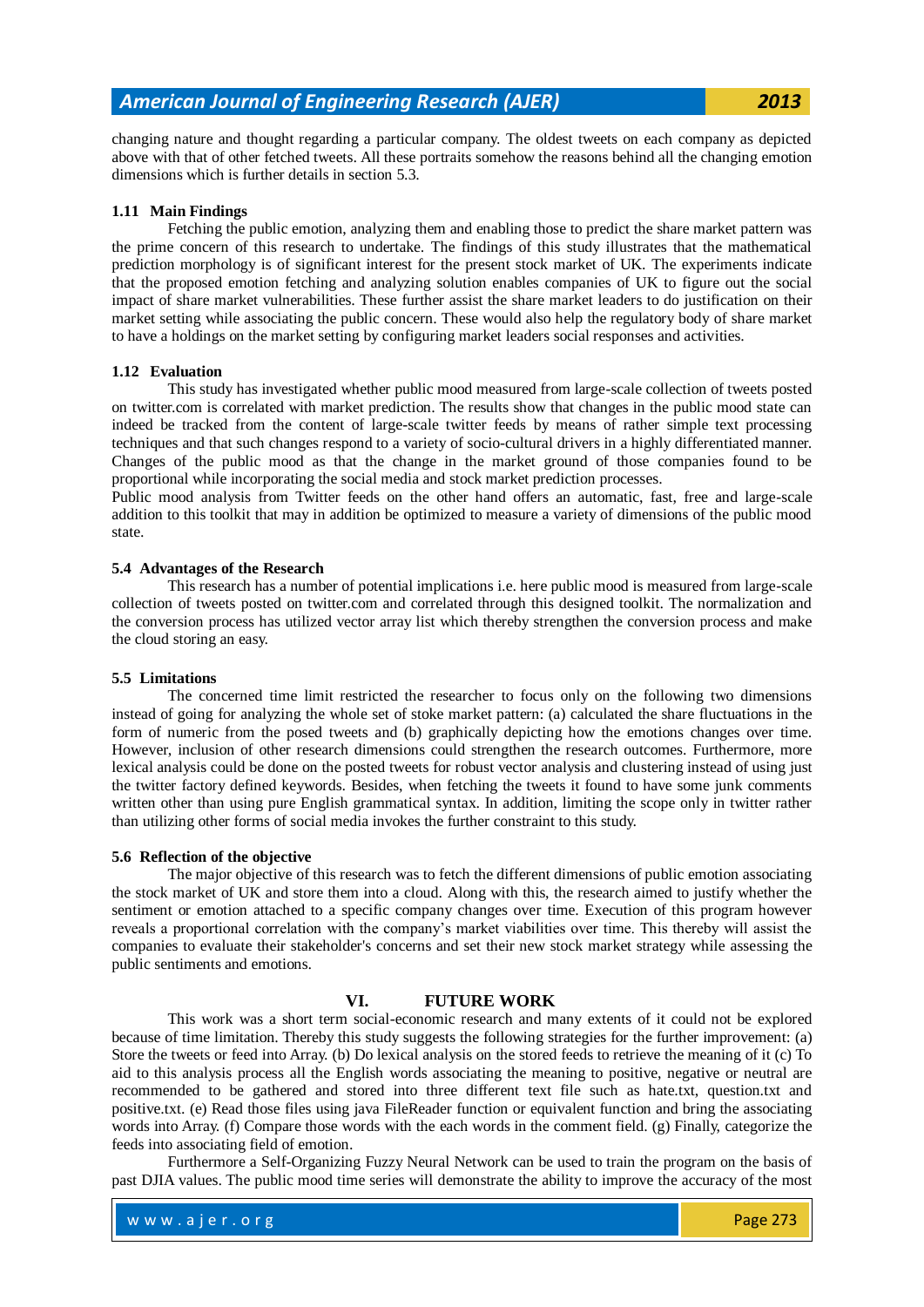basic models to predict DJIA closing values. Given the performance increase for a relatively basic model such as the SOFNN, this study is hopeful to find equal or better improvements for more sophisticated market models which will associate new sources and a variety of relevant economic indicators. These results will have implications for existing sentiment tracking tools in which individual's evaluate the extent to which they experience positive and negative effect, happiness, or satisfaction with life. However, due to shortage of time it could not be done but suggest that this program will further be evaluated on it. However, such surveys are relatively expensive and time-consuming, and may not allow the measurement of public mood along with the mood dimensions that are relevant to assess particular socio-economic indicators.

#### **VII. CONCLUSION**

This study only focused on the stock market of UK to analyze the associating public mode and emotions. Information being fetched on those companies identified the factors and the outcomes reveals the correlation those exists among the people's emotion and market practice of a current organization.

#### **VIII. ACKNOWLEDGMENTS**

Our thanks to HTRC, a subsidiary organ of HMRC, London, UK, which has contributed towards completion of this research.

#### **REFERENCES**

- [1] Li C.T., Wang C.Y., Tseng C.L. and Shou-De L. 2011. A sentiment-based audiovisual system for analyzing and displaying micro blog messages, Proceedings of the 49th Annual Meeting of the Association for Computational Linguistics: Human Language Technologies: Systems Demonstrations, p.32-37, June 21-21,Portland, Oregon.
- [2] Guerra P.H.C., Adriano V., Wagner M.J. and Virgílio A. 2011. From bias to opinion: a transfer-learning approach to real-time sentiment analysis, Proceedings of the 17th ACM SIGKDD international conference on Knowledge discovery and data mining, August 21-24, San Diego, California, USA.
- [3] Agarwal A., Boyi X., Vovsha L., Owen R. and Rebecca P. 2011. Sentiment analysis of Twitter data, Proceedings of the Workshop on Languages in Social Media, p.30-38, June 23-23, Portland, Oregon.
- [4] Bayir M. A., Toroslu I. H., Cosar A., and Fidan G. 2009. Smart miner: a new framework for mining large scale web usage data. In WWW, pages 161–170.
- [5] Cao H., Jiang D., Pei J., He Q., Liao Z., Chen E., and Li H. 2008. Context-aware query suggestion by mining click-through and session data. In KDD, pages 875–883.
- [6] Diakopoulos N. and Shamma D. A. 2010. Characterizing debate performance via aggregated twitter sentiment. In Conference on Human Factors in Computing Systems (CHI), April.
- [7] Java, Song X., Finin T., and Tseng B. 2007. Why we twitter: understanding microblogging usage and communities. In Proceedings of the 9th WebKDD and1st SNA-KDD 2007 workshop on Web mining and social network analysis, pages 56–65. ACM.
- [8] Jin W., Ho H. H., and Srihari R. K. 2009. Opinionminer: a novel machine learning system for web opinion mining and extraction. In KDD, pages 1195–1204.
- [9] Kwak H., Lee C., Park H., and Moon S. B. 2010. What is twitter, a social network or a news media? In WWW, pages 591–600.
- [10] Pang and Lee L. 2007. Opinion mining and sentiment analysis. Foundations and Trends in Information Retrieval, 2(1-2):1–135.
- [11] Chang C.C. and Lin C.J. 2011. LIBSVM: A library for support vector machines. ACM Transactions on Intelligent Systems and Technology, 2:27:1–27:27.
- [12] Jansen J., Zhang M., Sobel K., and Chowdury A. 2009. Micro-blogging as online word of mouth branding. In CHI EA '09: Proceedings of the 27th international conference extended abstracts on Human factors in computing systems, pages 3859{3864, New York, NY, USA, ACM.
- [13] Pang B. and Lee L. 2008. Opinion mining and sentiment analysis. Foundations and Trends in Information Retrieval, 2(1-2):1.
- [14] Dodds, P. S., and Danforth, C. M. 2009. Measuring the happiness of Large-Scale written expression: Songs, blogs, and presidents. Journal of Happiness Studies 116.
- [15] Gilbert, E., and Karahalios, K. 2010. Widespread worry and the stock market. In Proceedings of the International Conference on Weblogs and Social Media.
- [16] Hopkins, D., and King, G. 2010. A method of automated nonparametric content analysis for social science. American Journal of Political Science 54(1):229–247.
- [17] Lindsay, R. 2008. Predicting polls with Lexicon. Available Online (accessed on: 22 January, 2012) http://languagewrong.tumblr.com/post/ 55722687/predicting-polls-with-lexicon.

w w w . a jer.org entertainment and the second service of the Page 274